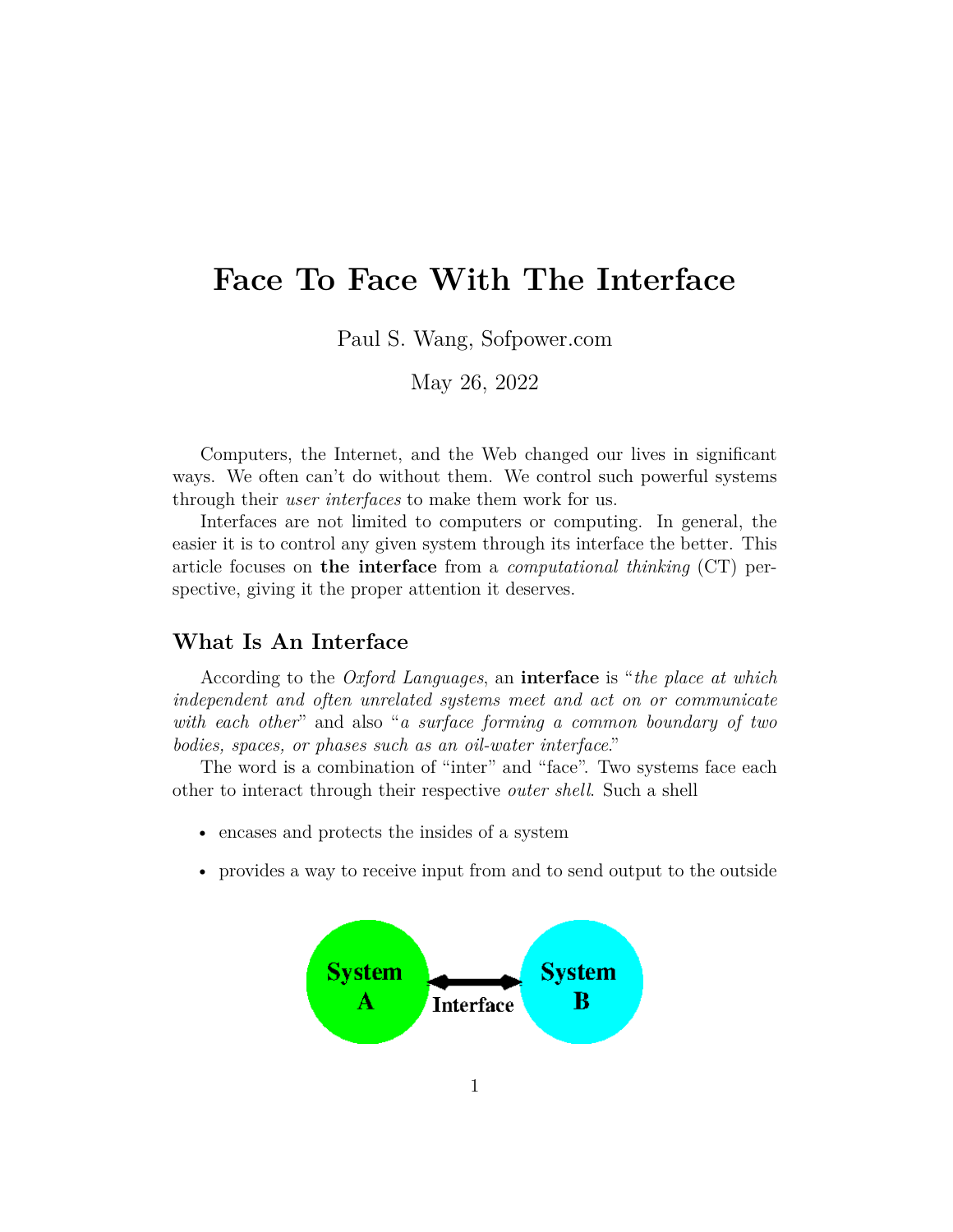An obvious example is the interface between a computer and its user. Computer user interfaces (UIs) have evolved quite quickly. Not so long ago, people are still using punched cards to run computer programs and getting results from line printers. The slow turn-around time and lack of interactivity were serious obstacles. Later, the keyboard and CRT (cathode-ray tube) display combine to provide a *command line interface* (CLI) where a user enters commands interactivity and receives results immediately on the CRT. The operating system component that provides the CLI is known as a *shell*. Examples are the UNIX **sh** and **csh**, the Windows DOS **CMD** and **PowerShell**, and the Linux **bash**.

CLIs are fine for experts. Others had to wait until the invention of the *graphical user interface* (GUI). According to *the wired*, "*in 1979, the Xerox Palo Alto Research Center developed the first GUI prototype.*" The Xerox Alto's GUI used a graphics display and a three-button mouse. Soon, based on this breakthrough, Apple developed Lisa, the first GUI-based computer available to the public.

Today we take the GUI for granted. What will we do with our computers or smartphones without the GUI? We need to point (mouse or touch screen), to click buttons/links, to press, to drage and drop, and to see immediate feedback. Or we will wonder if the computer is broken.

Yet, it can be even more convenient if we add voice control to the user interface. Modern speech recognition systems work rather well and allow voice input. The Amazon's Echo, and Google's "Hello Google" are examples. However, voice is nice for short commands but tedious for lengthy input.

### **The Nature of An Interface**

An interface is where two independent systems meet and interact. For example, a simple lamp has an electric plug to insert into a socket as its interface to an electric power system. The plug needs to be of the right type, or it's impossible to connect to the socket. The lamp also has an interface to the user, the on/off switch.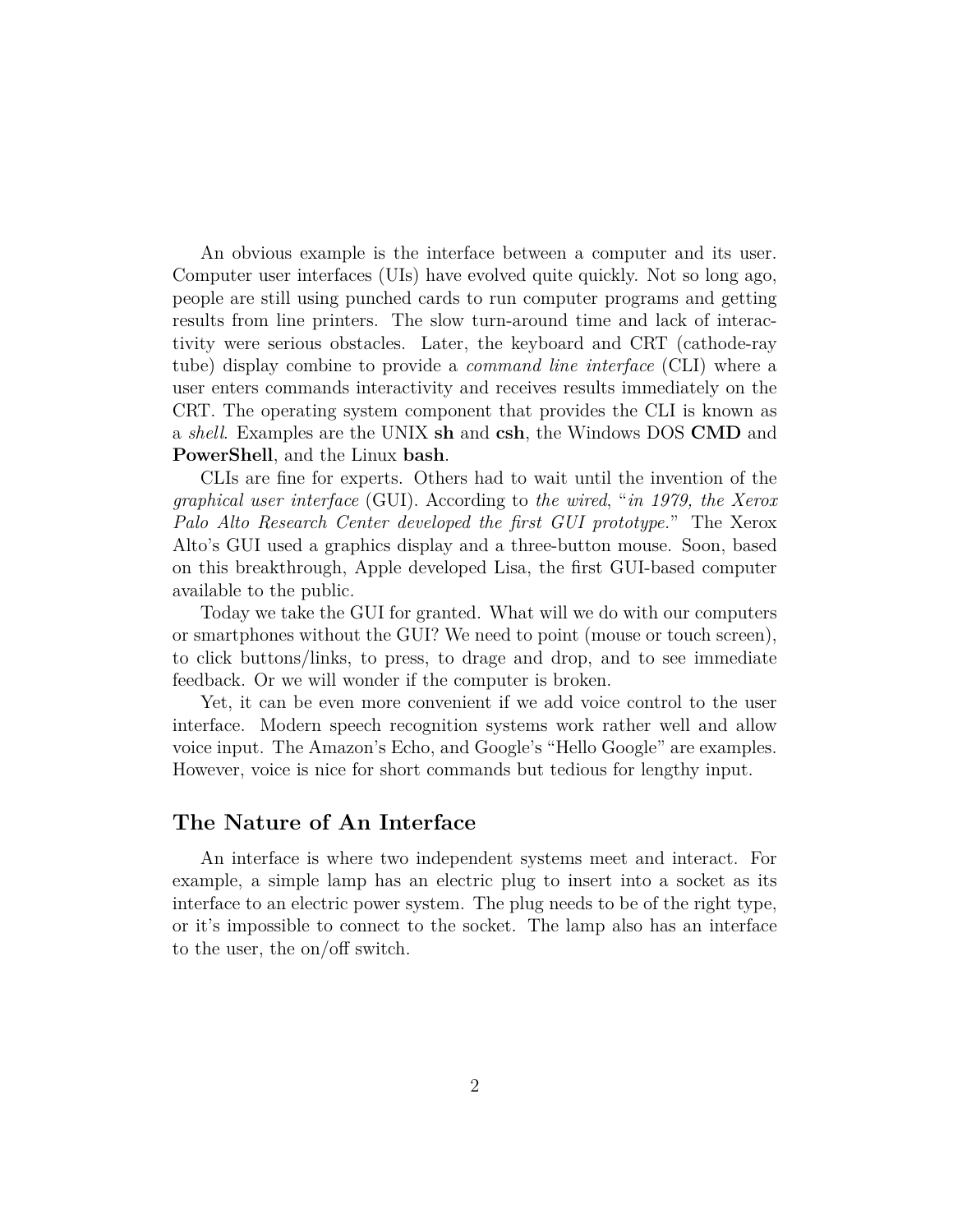

At an interface, one system, a user for example, is usually the *client* and the other, an application (app) for example, is the *server*. The two systems interact via the interface which controls and regulates what interactions, in what manner and form, can take place between the two.

Using their interface, the client often would communicate input such as commands and/or data to the server, and the server would return output such as results and feedback to the client in response.

The input can almost always be thought of as consisting a set of attributevalue pairs. For example, at a bank teller interface, the input may be

```
AccountID: 0123456
Action: deposit
Amount: 56.89
Date: June 1, 2022
Time: 14:35
Receipt: yes
```
It is up to the client (**interfacer**) to provide the correct input and for the server (**interfacee**) to check the validity of the input received. The two systems can thus interact to get the job done.

# **Interfaces In Computing**

In addition to the UI, modern computing systems depend on various other interfaces to make their many parts work together.

At the hardware level, the motherboard of a computer provides the electrical connections by which the other parts communicate. Thus, the motherboard is a physical interface. Other standards-based electronic interfaces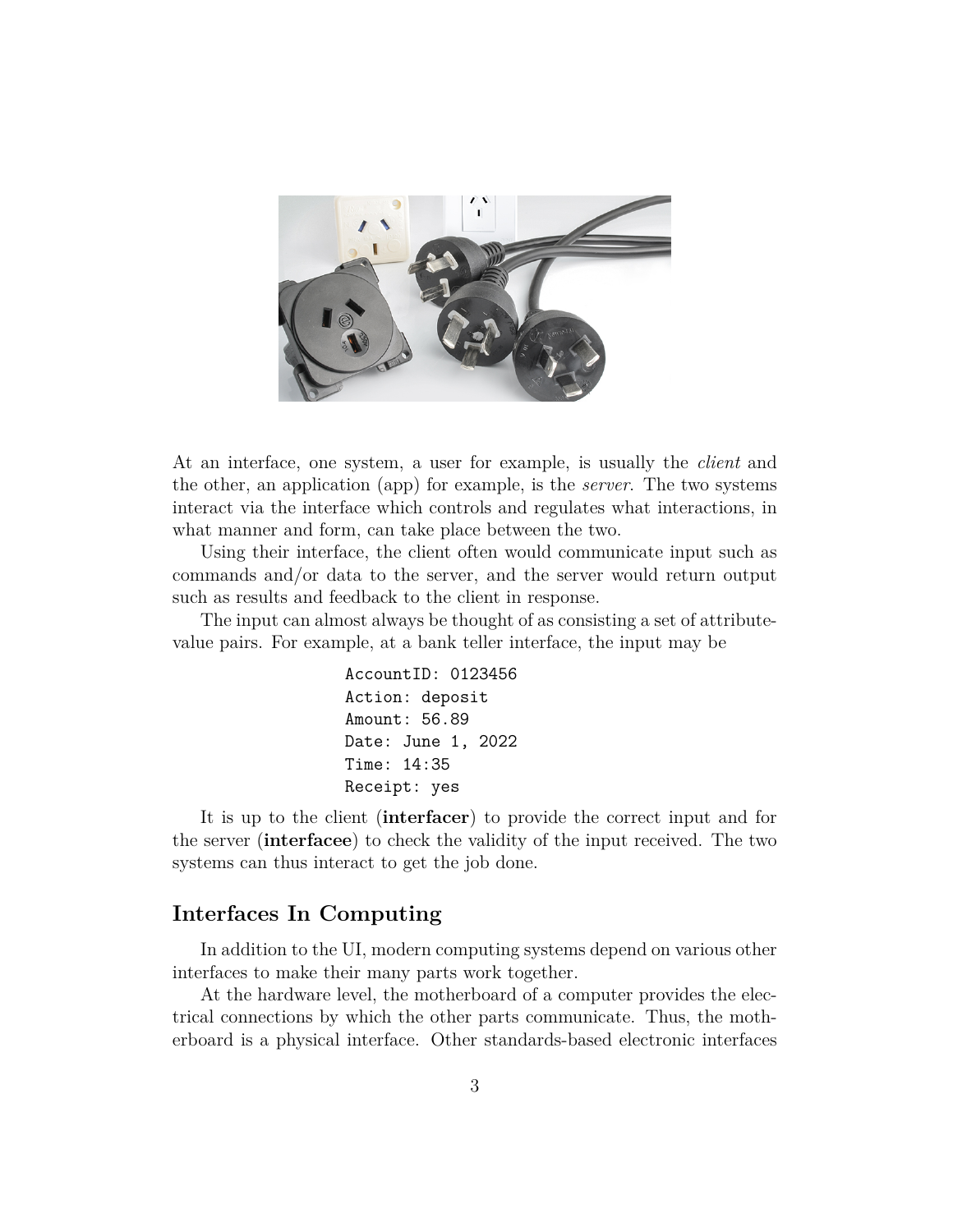include USB (Universal Serial Bus), FireWire (high-speed data transfer), Ethernet (local area networking), IDE (Integrated Drive Electronics), SCSI (Small Computer System Interface) and PCI (Peripheral Component Interconnect), just to name a few.

The operating system (OS) is central to a computer. It interfaces software, hardware, and users. Each app may have its own user interface. But more importantly, an app also provides an API (Application Programming Interface) to govern how another app can control/use the particular app. In other words, two well structured programs can interact and cooperate through prescribed APIs.

Within a software system, be it a large operating system or a particular app, you'll find *program modules* that form parts of the software system. The modules use interfaces defined by function/procedure calls to cooperate. Such an interface protects the internal working of a program part from external interference, resulting in more robust programming units known as *objects*. Today, the interface centered OOP (*Object-Oriented Programming*) has become a predominant programming methodology.

Now we look at computer networks. At the networking level, IP (Internet Protocol) is the basic interface. On top of that there is TCP (Transmission Control Protocol) and UDP (User Datagram Protocol). And on top of these two, we have SMTP, POP, and IMAP for email; HTTP, HTTPS for the Web; SSH and SFTP for secure login and file transfer; BitTorrent for peer-to-pear file sharing. There are many others.



## **Interfaces In Nature**

Of course we understand that computers and computing depend heavily on interfaces. But so do almost everything else.

Animals use eyes, ears, nose, and skin to interface and interact with the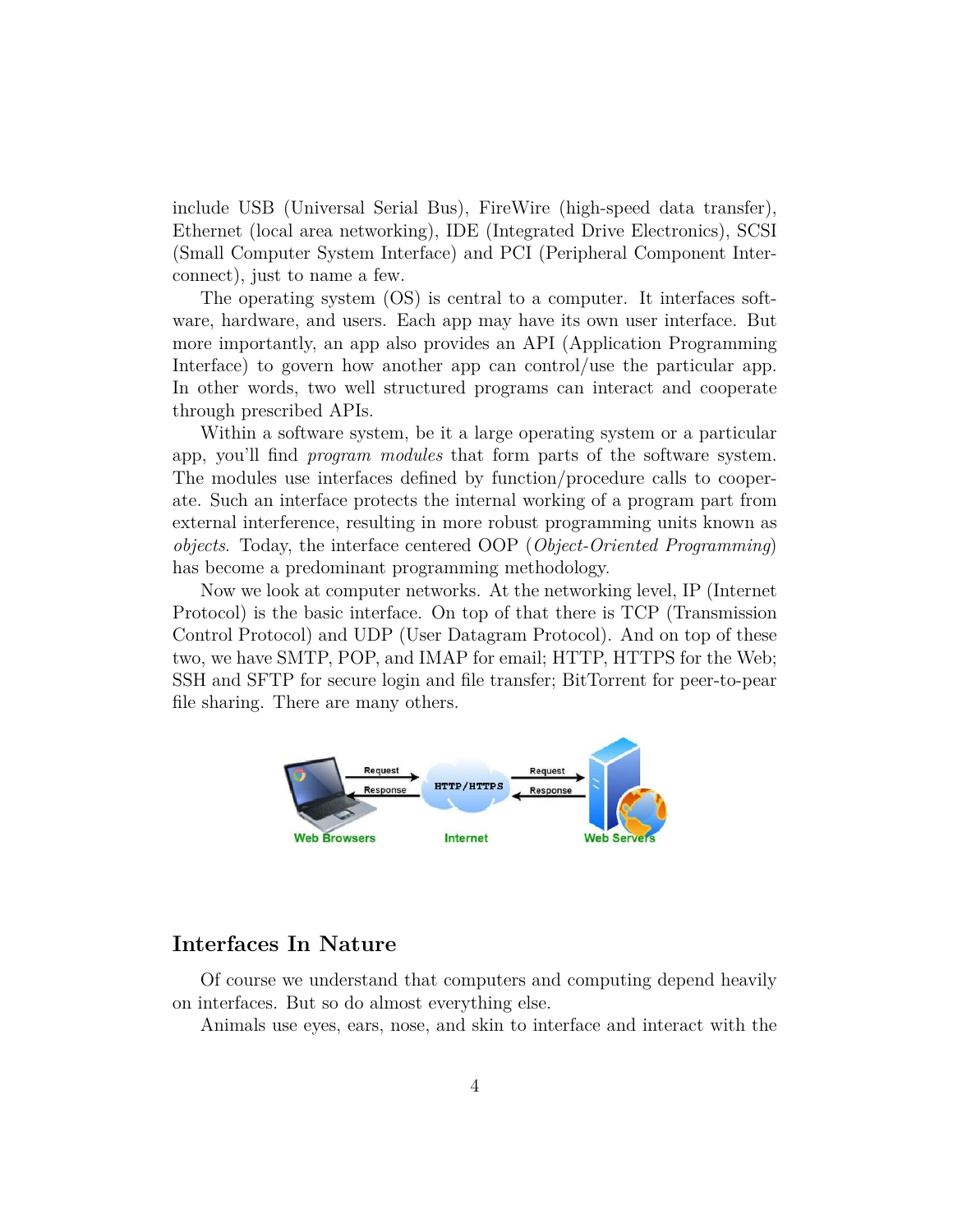environment. Many use gills and lungs for respiration. Mouth, teeth and tongue form food interfaces. Flowers and nectar become specific pollination interfaces. Songs and calls attract mates.



#### **Interface Between Humans**

Human beings are independent systems. They interface with one another easily and constantly. With speech we easily interface verbally. Building on speech, we developed words for written communication. Additionally, we have music, dance, and poem for other expressions.

Hence, forming an interface can be much more than where to put which color buttons on a device. It can be as complicated as developing a language, a set of symbols and their meanings, to represent concepts and operations in a sophisticated domain, such as mathematics or computer science.

Today, human interfacing has become even more instant and convenient because of phone calls, email, texting, online chat, and social media.

Abilities such as hearing, vision, voice, physical movements come naturally. To complete our toolbox, we need skills such as speaking, handwriting, language (vocabulary, syntax and semantics) etc. We also need to learn gestures and interaction protocols such as handshake, clasped fist, bowing, elbow bump, high five, salute, hand clap, goodbye and so on.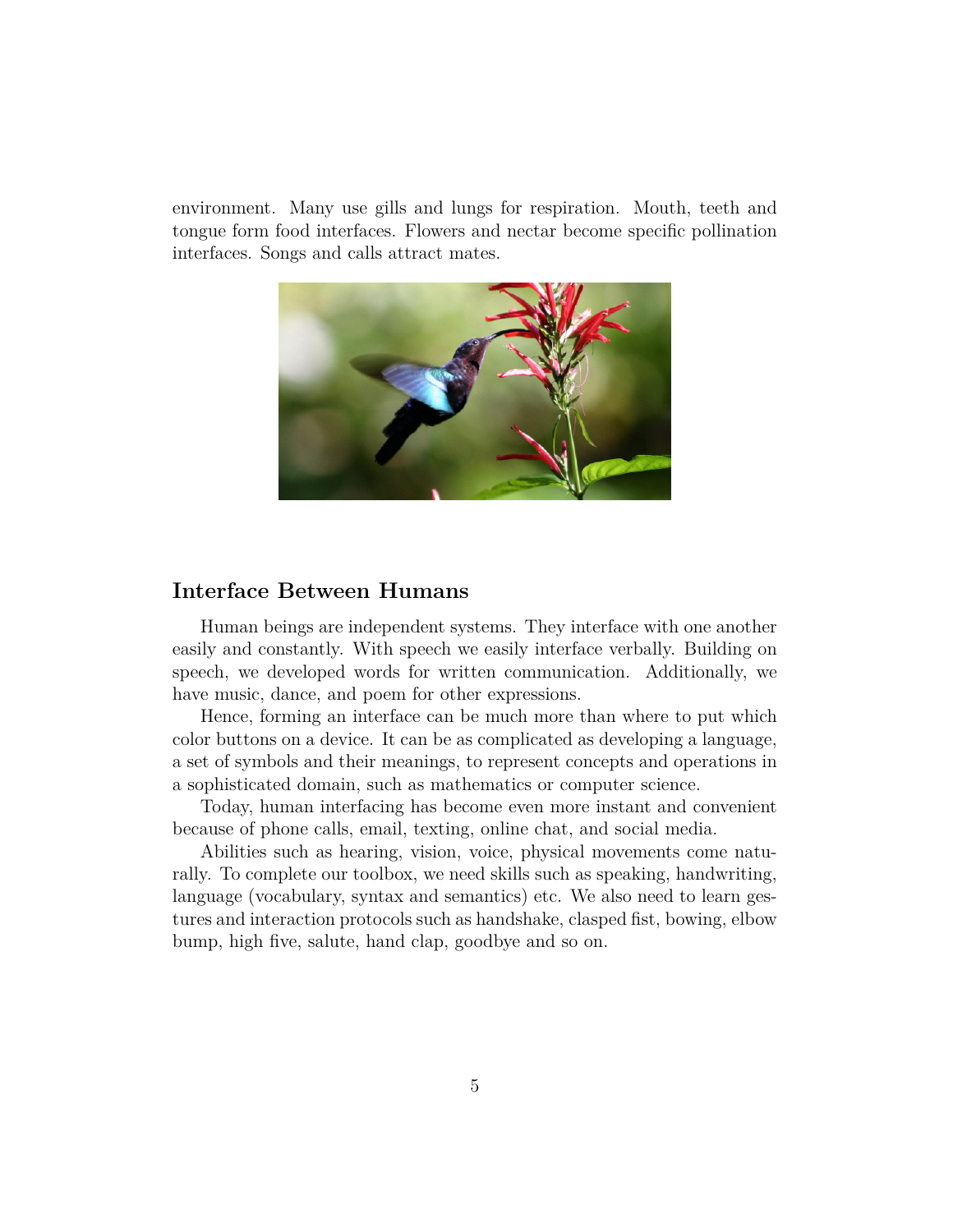

Just like in the Internet, well-defined protocols specify how humans interact in formal occasions. For example, diplomatic protocols govern how government officials must behave when conducting foreign affairs.

## **Interface Skills Are Valuable**

Becoming skillful with interfaces can be important and valuable. For example, touch typing is a good skill for almost everyone. Those who excel in it can find jobs as typists or keyboarders. Good driving skills can even land you good jobs in the shipping industry.

In the information age, the ability to efficiently and effectively use computers, apps, the Web and Internet can be lucrative. Such skills basically deal with interfaces of different kinds—text editing, word processing, spreadsheeting, tax reporting, accounting, photo/video/audio processing, and so on.

Among people, good interpersonal skills are very advantageous. They are critical for jobs in personnel relations, sales, marketing, customer service, employee management. Lastly but importantly, so are they for career advancement.

## **Careful When Interfacing**

Substantial tasks usually consist of parts to be completed by a number of different independent systems. They interact and collaborate to perform the entire task. Let's assume for now that each independent system is errorfree and works correctly within itself. Then what can go wrong would be mistakes or errors made at some interface. Because something unexpected can happen at an interface without being realized by systems on either side.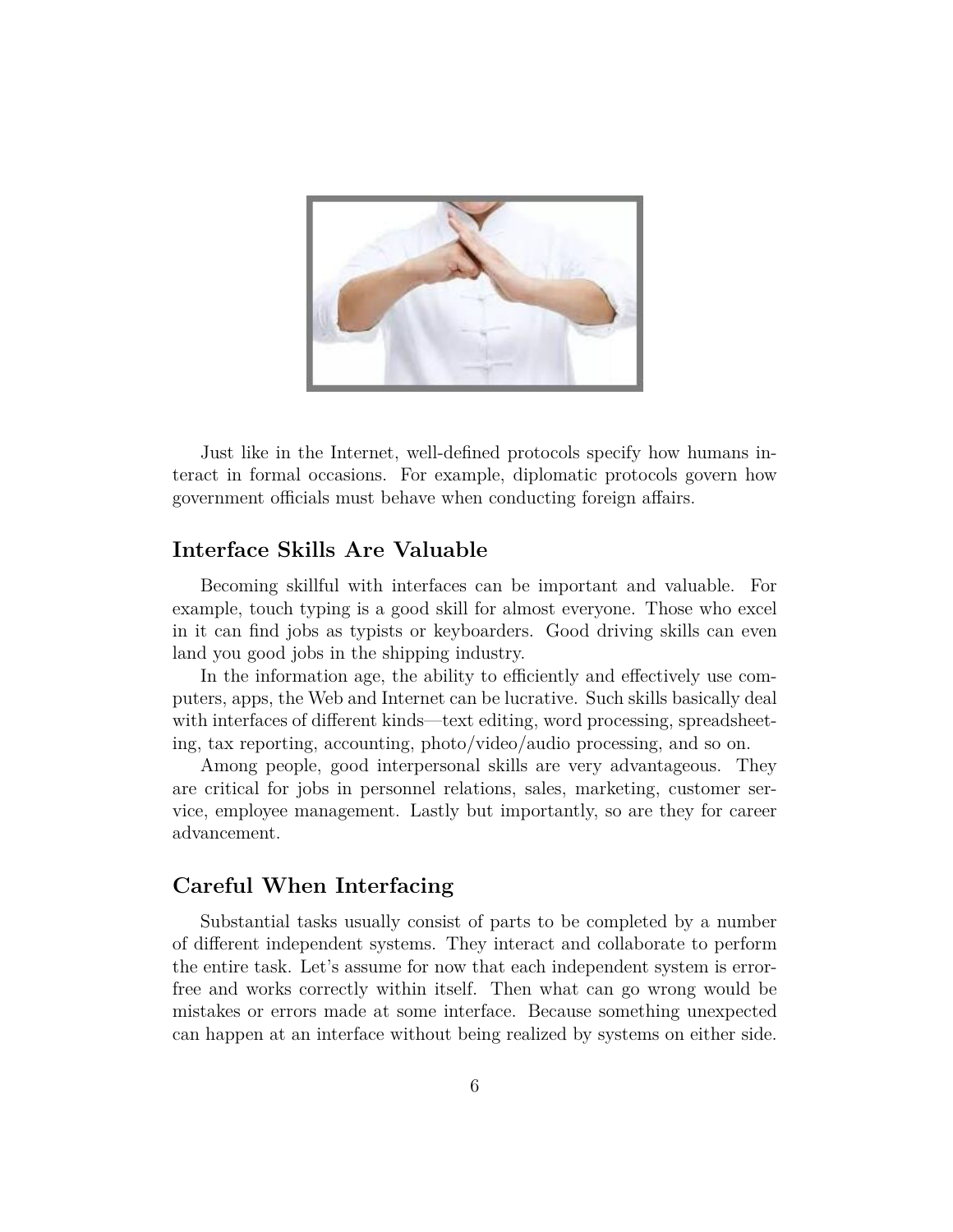Thus, we must exercise caution when interfacing. When relating to another person, the innocent remark "see you at seven thirty tomorrow" can be a trap because there is no mention of AM, PM or the date. It is always better to give a precise date and time to avoid potential problems. This is especially true when texting or emailing.

Be careful with numbers. A price 15.99, for example, may be in US dollar, Canadian dollar, Euro, or RMB. A date such as 04/05/2022 could be in April or May. A temperature can be in Fahrenheit or Celsius. A weight can be in pounds or kilograms. A number can even be invalid such as 560 or *−*7 as value for an aqe.

We can go on. The point is to be correct and precise when interfacing.

Here is a real incident.

After traveling nearly ten months to Mars, the NASA Mars Climate Orbiter burned and broke into pieces in September 1999. What happened? According to CNN "*because a Lockheed Martin engineering team used English units of measurement while the agency's team used the more conventional metric system for a key spacecraft operation.*" The erroneous navigation maneuver had disastrous results.

Here is another example. The *Heartbleed* security bug (disclosed in April 2014) was found in the widely used OpenSSL library (for secure online communication). It was caused by the TLS heartbeat extension failing to validate the length of input data. As a result, sufficiently long input can lead to leaking of protected and potentially sensitive data beyond the bounds of the input buffer.

We strive to be exact and precise when interfacing. But, we must also be aware that people can be deliberately imprecise and vague in order to misguide or even deceive. Such techniques have been developed to a fine art in elements of marketing and advertising.

#### **Interface Design**

Because of the importance of interfaces, we want to properly design them, making them easy to understand and use. To avoid mistakes, we want to make them foolproof.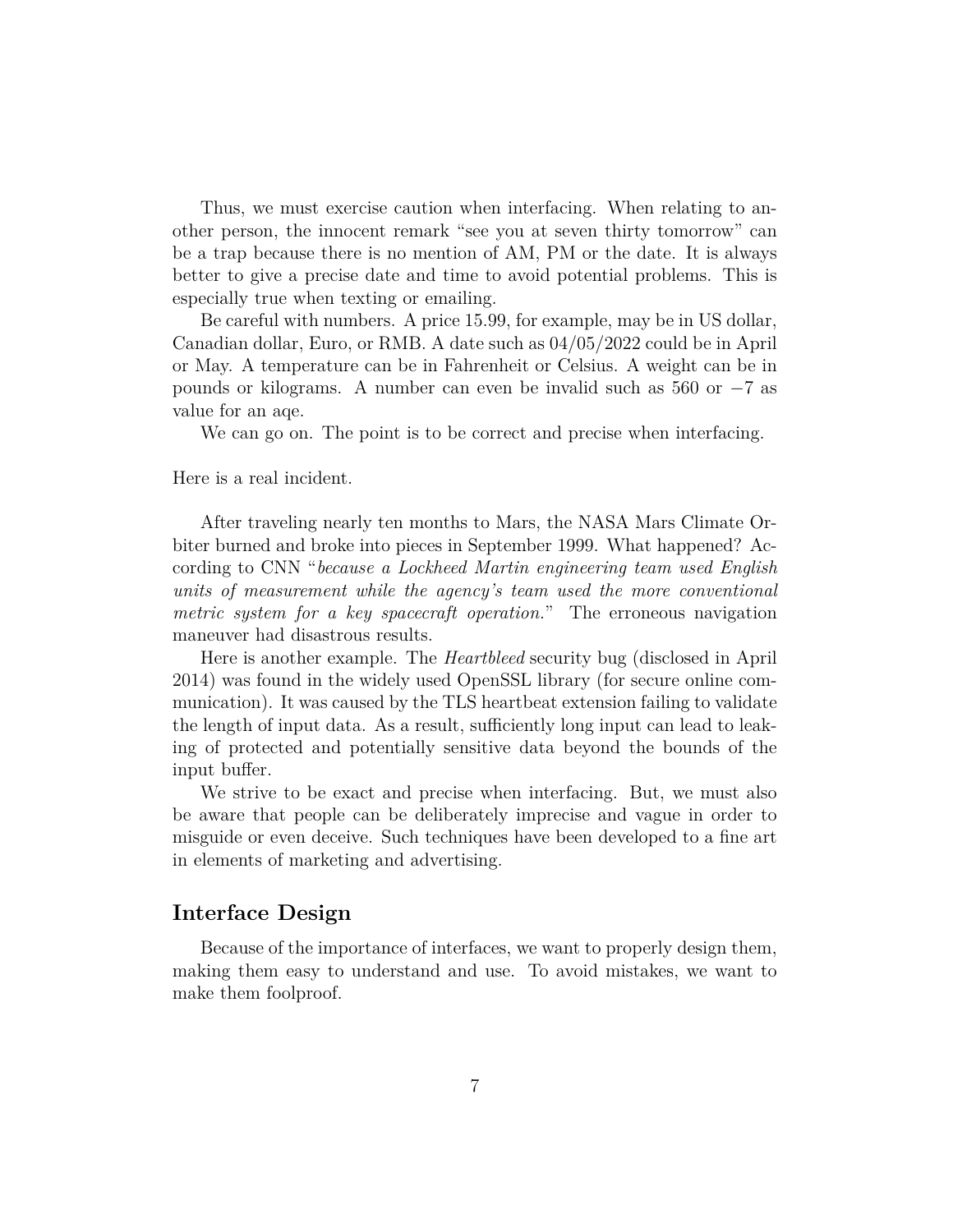

*Designing A Microwave Oven User Interface*

Take everyday appliances for example, well-designed interfaces make them simple to operate and control. They not only highlight the functions of an appliance but also help its marketing. Actually, user interface (UI) and user experience (UX) design has become a profession. Experts help define, develop, test, and improve UI/UX as integral parts of products and software.

Here are some basic principles of interface design:

- Being logical, consistent, and easy
- Placing users in control, allowing easy editing, corrections, undo/redo operations
- Making operations easy to remember and foolproof, providing appropriate confirmation and feedback
- Supplying features for beginners and experts
- Anticipating use cases and performing thorough testing

If users feel comfortable interacting with a device (hardware or app) and regard it as user-friendly, then the UI/UX design is on the right track.

# **Interfaces Evolve**

Some interfaces may stay constant and basically the same for a long time. But most interfaces, like other things, will change and improve with time and advancing technology.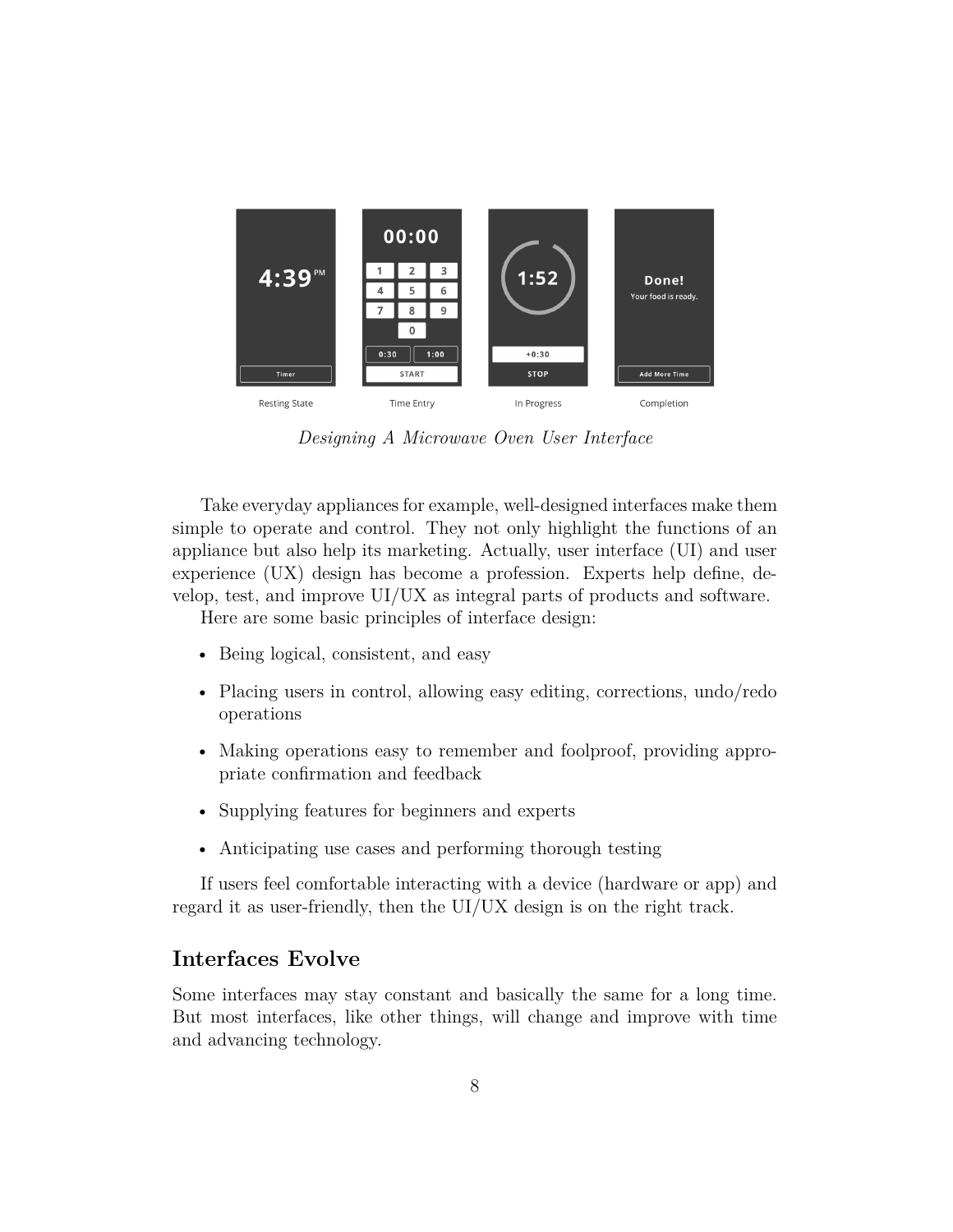We knew that computer user interfaces moved from punched cards to GUI and even with voice input added. GUI itself has moved from desktop computers to laptops, tablets, and smartphones. Even body and eye movements are getting applications in UI.

Good old televisions have changed from CRT displays with roof-top antennae to *smart TVs* with huge high-resolution displays, Internet connections, and built-in computer chips for streaming videos from all kinds of sources apart from broadcasts. In fact, the term TV has lost its original meaning. Today there is little difference between a TV set and a computer workstation.

The modern automobile driver interfaces are a far cry from those in the Ford Model T era. Before long, there may not be a steering wheel or brake pedal. The cars will be driving themselves!



*Image from insurancejournal.com*

When interfaces evolve and advance, so must systems that depend on or use them. Of course, users must also adapt and learn new skills or be left behind.

#### **Summary**

Interfaces are bridges for collaboration and interaction between independent systems.

Starting with interfaces for computers and in computing, we have expanded to all kinds of interfaces. Complicated interfaces are built upon more basic ones. It is fair to say that the interface is everywhere and it impacts our daily lives. Have you stories of your own encounters with it?

Ignoring the interface can be costly. Once in the past, the American auto industry complained about cars not selling in Japan. Much to its surprise,